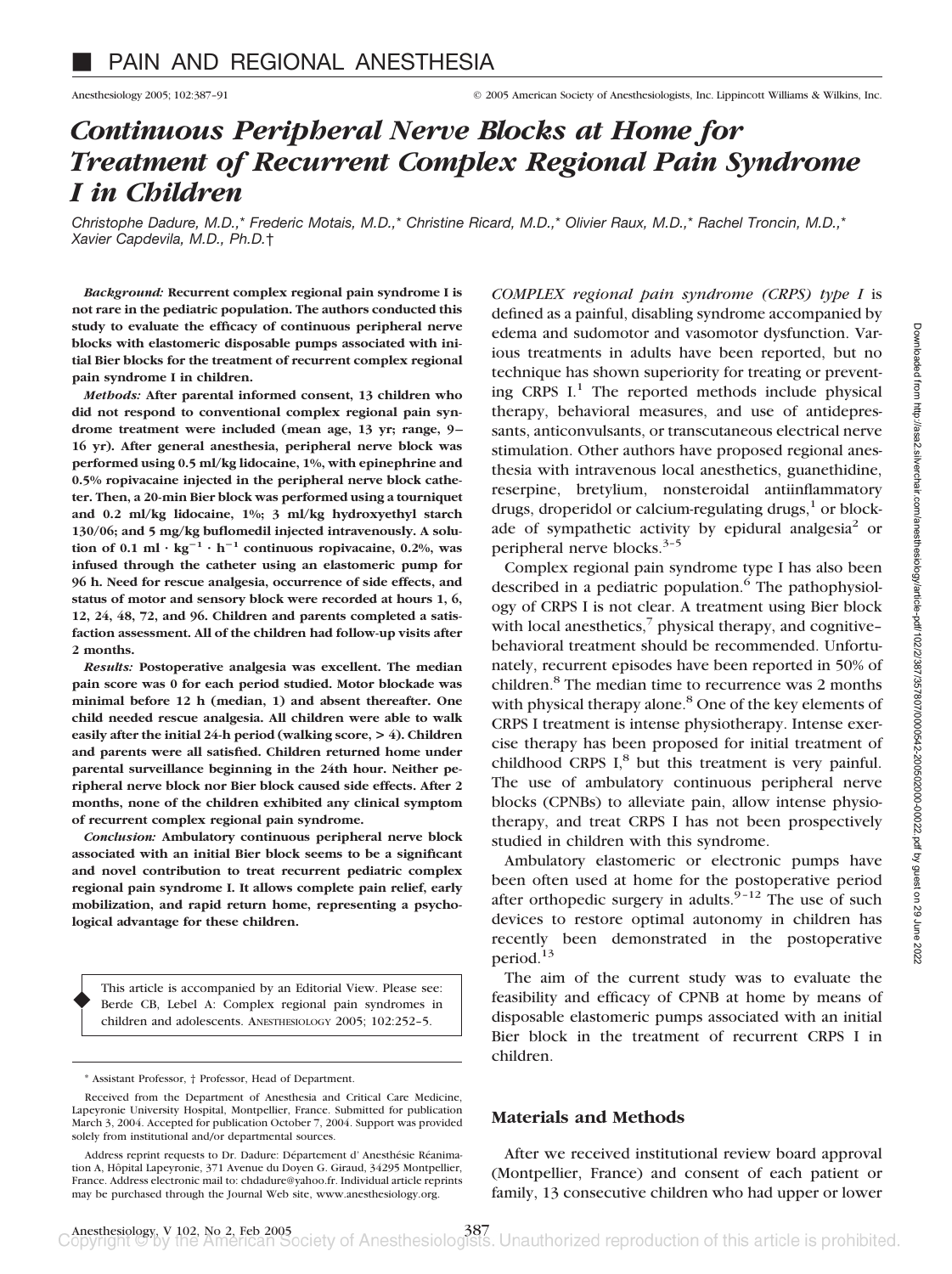limb CRPS I and who met the inclusion criteria were included in the study. All had either failed to respond to a 6-month regimen of physical therapy, cognitive–behavioral treatment, oral drugs (10 mg/night nortriptyline, 300 mg gabapentin three times a day), and transcutaneous electrical nerve stimulation or had subsequently experienced recurrence.

The children were premedicated with 0.4 mg/kg midazolam. Intraoperative general anesthesia was induced in all children using  $3-5$  mg/kg propofol and  $1 \mu g/kg$ intravenous fentanyl.

Mechanical ventilation was used after tracheal intubation or insertion of a laryngeal mask airway. Anesthesia was maintained with 50% nitrous oxide in oxygen and a 2% inspired fraction of sevoflurane.

Peripheral nerve blocks were performed before the Bier block procedure using a nerve stimulator for precise nerve location (Stimuplex®; Braun, Melsungen, Germany). The landmarks described by Singelyn *et al.*<sup>14</sup> were used for popliteal blocks, and the landmarks described by Dalens *et al.*<sup>15</sup> were used for axillary blocks. With a starting output of 1.5 mA (frequency, 1 Hz; time, 50 ms), needles were advanced until they triggered the required muscle contraction. The position was judged adequate when muscle contractions were still elicited at 0.5 mA. A 20-gauge multiperforated catheter (Plexolong®; Pajunk, Geisingen, Germany) was inserted along the guide from 3 to 5 cm. Contrast medium (0.1 ml/kg Iopamidol 200; Shering Pharmaceutical, Lys-Lez-Lannoy, France) was injected into the catheter, and an anteroposterior radiograph of the region was obtained within 5 min. Children with unreliable catheter location were excluded. After catheter placement, 0.5 ml/kg of an equal-volume mixture of 0.5% ropivacaine and 1% lidocaine with 1:200,000 epinephrine was injected *via* the catheter over a 5-min period.

Then, a 20-min Bier block was performed. After exsanguination of the limb extremity and inflation of the tourniquet, 0.2 ml/kg lidocaine, 1%; 5 mg/kg buflomedil; and 3 ml/kg hydroxyethyl starch 130/06 were injected intravenously. Buflomedil is a peripheral vascular dilator and an anti-ischemic agent. This  $\alpha$ 1 and  $\alpha$ 2 adrenolytic drug has a relaxant effect on vascular smooth muscle increasing the arterial and venous blood flow with functional restoration of the microcirculation. Hydroxyethyl starch is used to expand the volume of lidocaine and buflomedil after limb exsanguination. The tourniquet was deflated after 20 min without complication, and general anesthesia was discontinued.

In the postoperative period, a continuous infusion of 0.2% ropivacaine was administered at 0.1 ml  $\cdot$  kg<sup>-1</sup>  $\cdot$  h<sup>-1</sup> using disposable elastomeric pumps (Infusor LV; Baxter Laboratories, Maurepas, France). Disposable multirate infusion pumps were used at a flow of 2, 3, 5 or 7 ml/h. A nonsteroidal antiinflammatory drug (40 mg/kg niflumic acid twice daily the first 48 h) was administered

intravenously over a 15-min period to all children. In the postoperative period, sensory blockade was evaluated using cold sensation (ether on a ball of cotton wool) tested at hours 1, 6, 12, 24, 48, 72, and 96. At the same time, motor blockade was evaluated for the selected muscles of each nerve territory using a Bromage scale.<sup>16</sup> Nurses evaluated postoperative pain in the surgical ward at hours 1, 6, 12, and 24 and at home at hours 48, 72, and 96 with a visual analog scale ranging from 0 (no pain) to 10 cm (most imaginable pain), as well as amounts of rescue analgesia. If pain control was considered insufficient (visual analog scale score  $>$  3) in the postoperative period, an intravenous injection of 0.2 mg/kg nalbuphine in the first 24 h and a codeine–acetaminophen tablet at home were administered as rescue analgesia. At 24 h, a walking score was noted in all children ranging from 0 (rest in bed) to 5 (complete free walk). If there was no complication, the patient returned home under parental surveillance after 24 h. Intense exercises (elbow flexion and extension [1 patient], ankle movements [12 patients] against resistance: plantar flexion, eversion, dorsal flexion, proprioceptive physiotherapy, and massages) conducted by a physiotherapist were started 1 h after the continuous peripheral nerve block induction and at 6, 12, and 24 h at the hospital and twice daily at home. At the end of the study period, satisfaction levels of children and parents were recorded (unsatisfied, satisfied, or very satisfied). Adverse effects (pruritus, nausea, vomiting, dysesthesia, hematoma, urinary retention, local infection, or local anesthetic toxicity) were noted. All of the children had a follow-up visit after 2 months, at which time absence or severity of pain, walking disorders, and disabling symptoms were recorded.

Statistical analysis was performed using SAS software version 8.02 (SAS Institute, Cary, NC). The quantitative anthropometric scores were expressed as median (range), motor blockade was expressed as median (10th–90th percentiles), and pain scores were expressed as median (25th–75th percentiles and range). Repeatedmeasures analysis of variance was used for continuous variables. Comparisons between values at the times studied were made using the Mann–Whitney U test for nonparametric data, and the chi-square test was used for categorical data. A significance threshold of  $P \leq 0.05$ was retained.

## **Results**

Thirteen patients, four boys and nine girls, were included in this study. The median age was  $13 (9-16)$  yr and the median weight was 57 (26–95) kg. Information on the clinical course of the children before we performed the continuous peripheral nerve blocks is shown in table 1. Twelve popliteal nerve blocks and one axillary nerve block were performed. No block failures were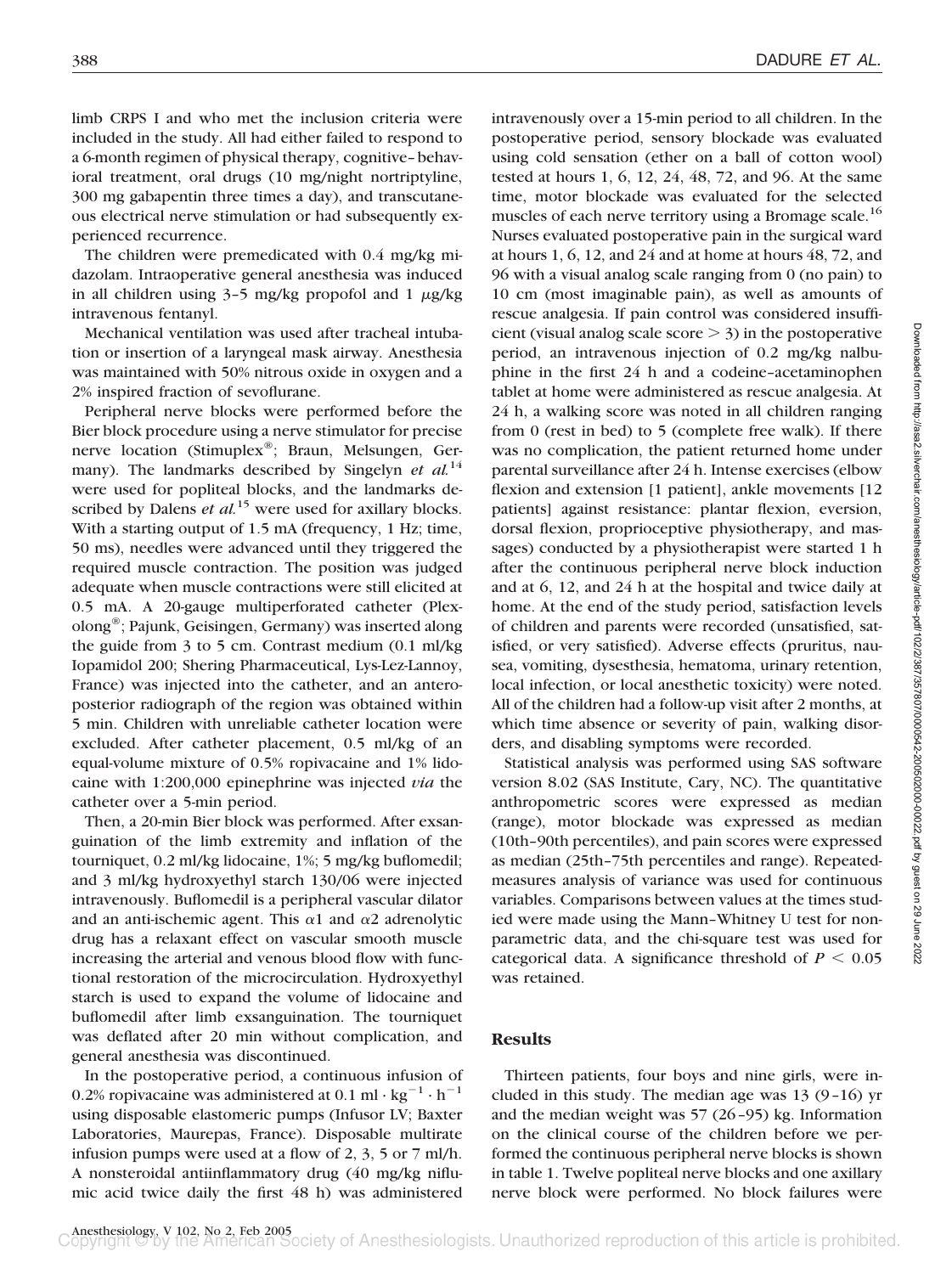| Patient<br>No. | Age,<br>yr | VAS<br>Score<br>before<br><b>PNB</b> | Site of Injury | Type of<br>Injury | Duration of<br>Conservative<br>Treatment | <b>Treatment before Block</b>                         | Cognitive<br>Behavioral<br>Treatment | Physical<br>Therapy | <b>Disabling Syndrome</b>                                  |
|----------------|------------|--------------------------------------|----------------|-------------------|------------------------------------------|-------------------------------------------------------|--------------------------------------|---------------------|------------------------------------------------------------|
| 1              | 15         | 10                                   | Left ankle     | Sprain            | 6 months                                 | Amitriptyline<br>clonazepam,<br>calcitonin            | Yes                                  | Yes                 | Alodynia,<br>hyperesthesia<br>edema, vasomotor<br>disorder |
| 2              | 11         | 10                                   | Right ankle    | Trauma            | 6 months                                 | Amitriptyline<br>paracetamol,<br>tramadol             | Yes                                  | Yes                 | Alodynia,<br>hyperesthesia<br>edema                        |
| 3              | 13         | 10                                   | Left ankle     | Sprain            | 6 months                                 | Amitriptyline<br>paracetamol,<br>paroxetine           | Yes                                  | Yes                 | Alodynia,<br>hyperesthesia<br>edema                        |
| 4              | 12         | 10                                   | Wrist right    | Trauma            | 6 months                                 | Calcitonin,<br>amitriptyline                          | Yes                                  | Yes                 | Hyperesthesia<br>edema vasomotor<br>disorder               |
| 5              | 13         | 10                                   | Right ankle    | Sprain            | 7 months                                 | Amitriptyline<br>clonazepam,<br>tramadol, calcitonin  | Yes                                  | Yes                 | Alodynia,<br>hyperesthesia<br>edema                        |
| 6              | 12         | 8                                    | Left ankle     | Sprain            | 6 months                                 | Clonazepam,<br>amitriptyline                          | Yes                                  | Yes                 | Hyperesthesia<br>edema                                     |
| 7              | 9          | 9                                    | Left ankle     | Trauma            | 7 months                                 | Clonazepam,<br>amitriptyline,<br>calcitonin           | Yes                                  | Yes                 | Alodynia,<br>hyperesthesia<br>edema                        |
| 8              | 14         | 10                                   | Right ankle    | Trauma            | 6 months                                 | Amitriptyline<br>paracetamol,<br>paroxetine, tramadol | Yes                                  | Yes                 | Alodynia,<br>hyperesthesia<br>vasomotor<br>disorder        |
| 9              | 13         | 10                                   | Right ankle    | Sprain            | 6 months                                 | Clonazepam,<br>amitriptyline,<br>calcitonin           | Yes                                  | Yes                 | Alodynia,<br>hyperesthesia<br>edema                        |
| 10             | 16         | 10                                   | Left ankle     | Sprain            | 8 months                                 | Clonazepam,<br>amitriptyline,<br>calcitonin, tramadol | Yes                                  | Yes                 | Alodynia,<br>hyperesthesia<br>edema, vasomotor<br>disorder |
| 11             | 13         | 8                                    | Left ankle     | Sprain            | 6 months                                 | Clonazepam,<br>amitriptyline                          | Yes                                  | Yes                 | Hyperesthesia<br>edema                                     |
| 12             | 14         | 10                                   | Right ankle    | Trauma            | 8 months                                 | Clonazepam,<br>amitriptyline,<br>calcitonin           | Yes                                  | Yes                 | Alodynia,<br>hyperesthesia<br>vasomotor<br>disorder        |
| 13             | 15         | 9                                    | Right ankle    | Sprain            | 6 months                                 | Clonazepam,<br>amitriptyline,<br>calcitonin           | Yes                                  | Yes                 | Alodynia,<br>hyperesthesia<br>edema                        |

#### **Table 1. Information on the Clinical Course of the Children before Treatment with Continuous Peripheral Nerve Blocks**

 $PNB = peripheral$  nerve block; VAS = visual analog scale.

noted. Confirmation of correct location of all catheters was obtained with contrast medium radiographs.

Postoperative analgesia was excellent. The median pain score was 0 for each period studied. Pain during physiotherapy (visual analog scale values) is reported in figure 1. Rescue analgesia was necessary in only one patient, whose pain scores were outside the 25th–75th percentile range. This child had previously been treated with oral morphine. This patient received two injections of intravenous nalbuphine during the first 24 h of the study.

Observed motor blockade was minimal before 12 h (median value, 1) and absent thereafter (fig. 2). The 13 children in the study were able to walk easily after a 24-h period (walking score,  $> 4$ ).

All parents and children reported high satisfaction (both parents and child were satisfied in one case, and in the other cases, both parents and children were very satisfied) with the pain management at rest and during all periods of intense physiotherapy throughout the study.

None of the children had associated hematoma or catheter infection. No dysesthesia, urinary retention, or any other sign of local anesthetic toxicity was noted. No neurologic symptom was noted after withdrawal of the disposable pumps by a nurse in the surgical ward at 96 h. There was no accidental removal of the catheter during the study.

After 2 months, no child presented any clinical symptom of recurrent CRPS, and all of the patients were able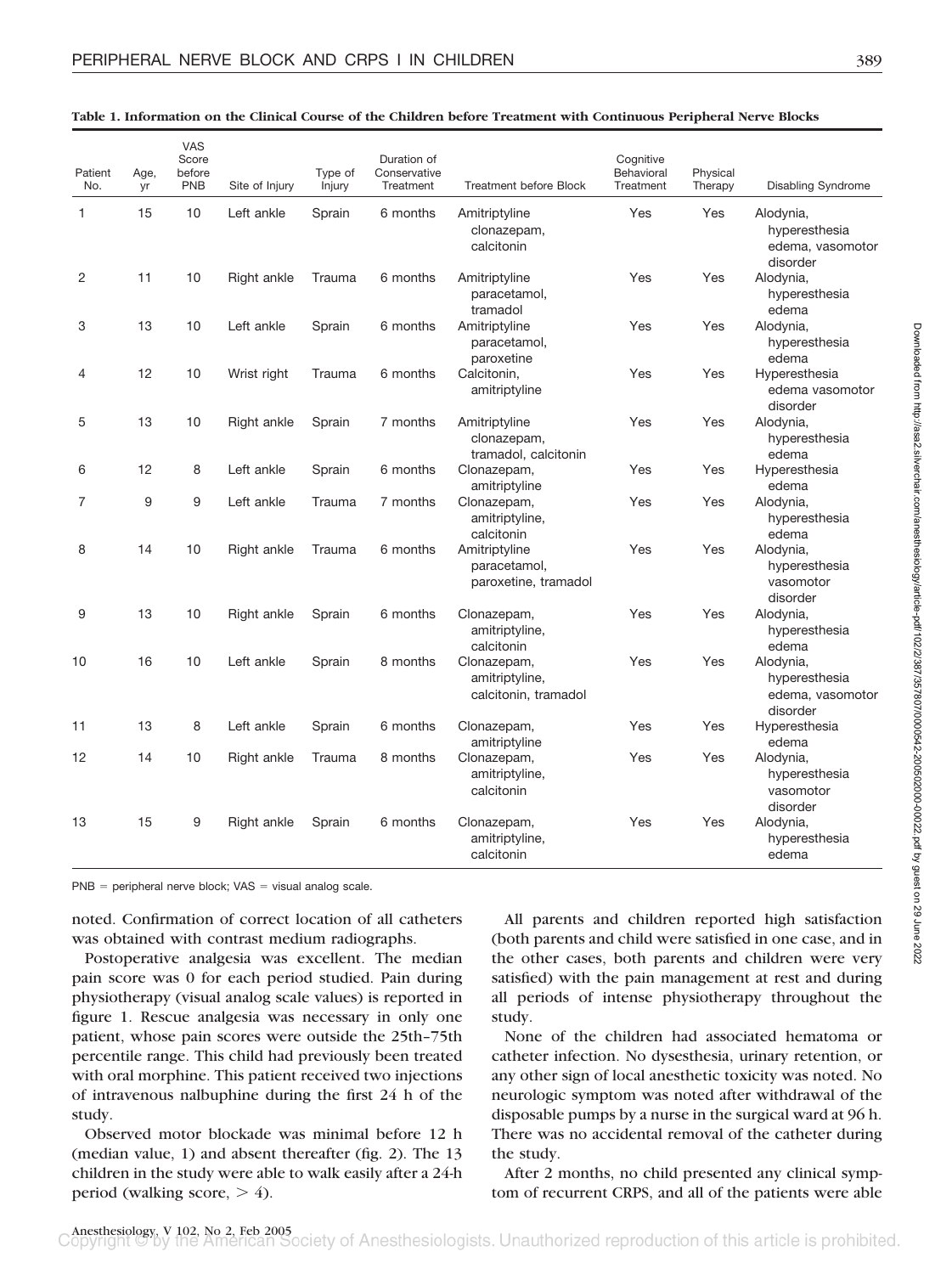

**Fig. 1. Visual analog scale (VAS) values during physiotherapy. The** *box* **represents the 25th–75th percentiles; the** *dark line* **is the median. The** *extended bars* **represent the 10th–90th percentiles, and the** *dark circles* **represent values outside this range.**

to resume normal activity. During the period of recruitment of these 13 patients, a total of 37 children were referred to us for CRPS I.

## **Discussion**

This study shows that ambulatory CPNB associated with an initial Bier block is effective against intractable or recurrent CRPS I in children. This treatment provided complete short-term pain relief and allowed early intense mobilization and a rapid return home.

The absence of a comparative control group with saline in the CPNB or without CPNB merits comment. Despite recent case reports, $\bar{y}$  many cases of recurrent CRPS I have been reported in the literature in children treated with serial Bier blocks. $17$  In case of recurrent CRPS I, the poor success rate of isolated Bier blocks is already established. $1,17$  Furthermore, our ethics commit-



**Fig. 2. Course of motor block values during the studied period. At each period, the** *vertical lines* **represent the 25th–75th percentiles, and the** *box* **is the median value.**

tee ruled against a randomized comparative design in children in view of the pain levels anticipated during intensive physiotherapy.

In adults, few studies have shown short- and long-term benefits of peripheral nerve blocks in the treatment of CRPS  $I^{2,3}$  Recently, several case reports have emphasized the importance of continuous or repeated peripheral nerve  $blocks^{4,5,18}$  for control of acute pain and improvement of CRPS I treatment. Because recurrent CRPS I remains a therapeutic challenge in pediatric patients,<sup>19</sup> we evaluated the use of 4-day continuous peripheral nerve blocks with disposable elastomeric pumps. We chose ambulatory pumps because of their documented efficacy, simplicity, and safety for ambulatory postoperative analgesia in adult outpatients. $9-12$ These devices permit optimal pain relief and rapid restoration of a child's autonomy in the postoperative period.<sup>13</sup> Although repeated sympathetic blocks have been shown to be effective against the pain associated with CRPS I in adults, especially in recurrent cases,  $20$  repeated intravenous guanethidine injections do not improve long-term results regarding the treatment or prevention of CRPS  $I^{1,17,21}$  Furthermore, intravenous guanethidine has been associated with many adverse effects, including nausea, vomiting, orthostatic hypotension, dizziness, diarrhea, and weakness.<sup>17</sup> We used a buflomedil-lidocaine mixture to reduce these adverse effects during the initial Bier block and adjuvant 4-day continuous peripheral nerve block, which provided complete pain relief at rest and during exercise. The excellent control of pain achieved in this manner facilitates the other two aspects of CRPS treatment: physiotherapy and psychotherapy.<sup>5,7,22</sup>

Intense exercise therapy is necessary to treat childhood CRPS effectively and to decrease the high incidence of recurrence reported in patients treated using only physical therapy and cognitive–behavioral treatment.<sup>8,19</sup> Continuous nerve blocks are recommended primarily to reduce pain and facilitate intensive physical therapy and functional rehabilitation,  $5.22$  which are essential goals of CRPS I treatment.<sup>22,23</sup> Because physiotherapy is very painful during CRPS I and CPNB is indicated during postoperative mobilization in children, $^{13}$ we used CPNB for physiotherapy in these children. Pain relief was complete in our patients, and intense physiotherapy was fully applied. Continuous epidural analgesia allows the same level of pain management for physical therapy. Nevertheless, continuous peripheral nerve block should be easier at home than is continuous epidural analgesia.

Kotiniemi *et al.*<sup>24</sup> emphasized the usefulness of postoperative pain control and play activities influenced by the hospital environment for behavioral modification in children. The authors recommended encouraging such play to help children cope with the challenging experience of hospitalization. The use of disposable pumps permitting rapid discharge of children would certainly